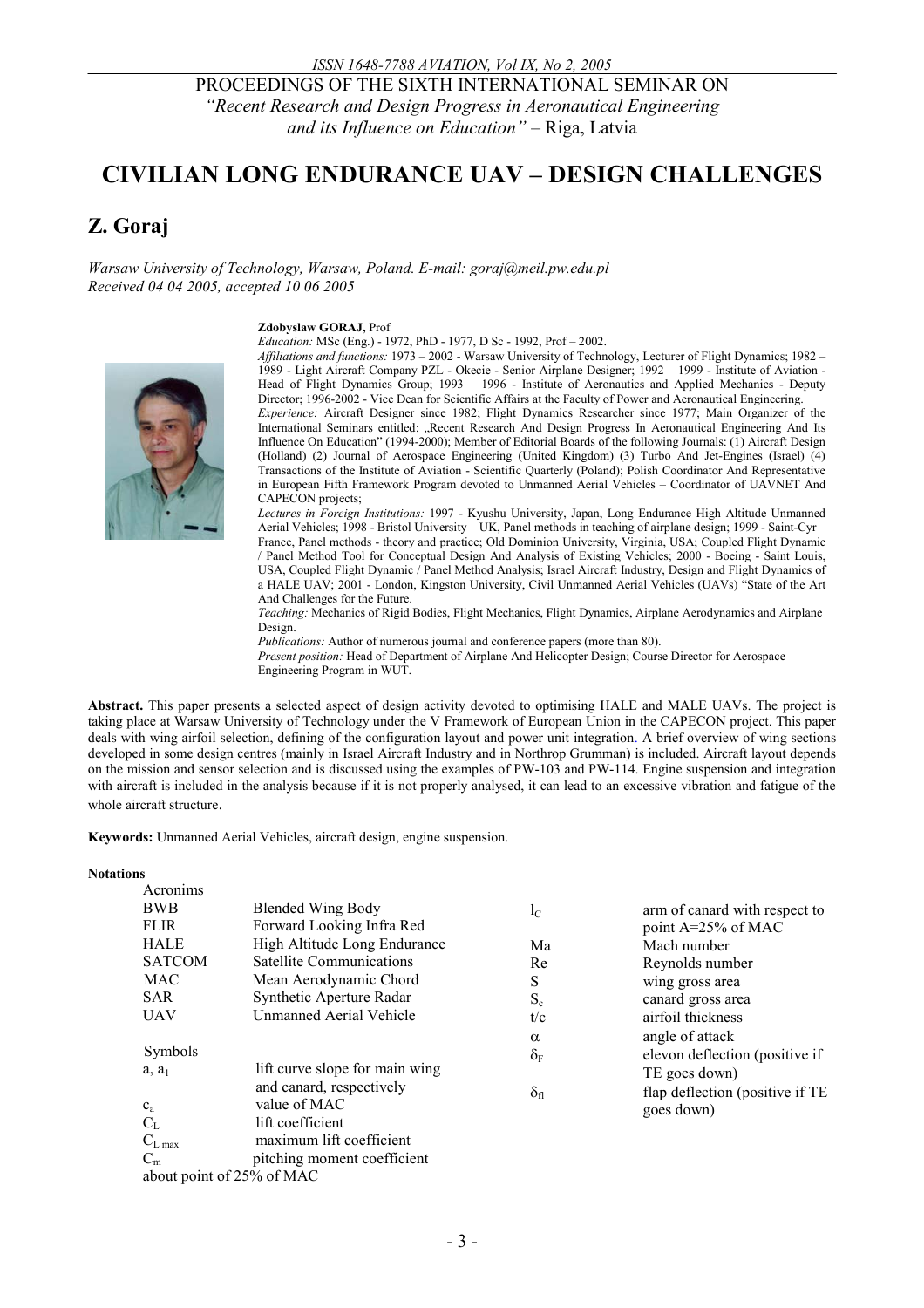#### **Introduction**

There are many who believe that long range unmanned aerial vehicles will be routinely operated in the civilian sector in 10 years time. This can be achieved only if the platforms of future UAVs are economically competitive, safe, and reliable. Rapid progress in aeronautical technology is an optimistic promise that if it could be done very soon. This paper accentuates some universal aspects and features of all aerospace designs, namely design, new materials, safety, reliability, cost, and economic competitiveness. An effort undertaken at Warsaw University of Technology to design a number of platforms able to fulfil these very demanding requirements for future UAVs will be shown. A special emphasis will be put on selecting the platform best suited for the planned mission. The trade-off between aerodynamic efficiency, performance, flight stability, selection of the flight control system, payload and sensor volume, reliability, and safety will be reviewed.

#### **1. Aerodynamic design**

Long Endurance UAVs are very demanding with respect to airfoils and wing geometry, especially those of High Altitude (HA). It is usually impractical to use directly the well-known types of wing sections. High loitering lift coefficient provides very demanding requirement about maximum lift. Moreover, relatively thick airfoils generate a high negative pitching moment, which has to be trimmed by deflected up elevens (in case of flying wings) or by deflected up elevators (in the case of classical configuration). From the other side, CFD commercial codes available today make it possible to develop a mission-tailored, customized wing for any new UAV. Many such mission-oriented wing sections have been developed at IAI within the last 25 years [5, 7 - 9]. Among them there are high-lift Natural Laminar Flow (NLF) sections, either as single or two-element wing sections (HASA – High Altitude Slotted Airfoil), Fig 1. Many of these airfoils were developed using MSES code [1].



**Fig 1.** Mission-adaptive FT/EX wing section, from [2]

This was followed by a number of subsonic and transonic wings, including LRT 17.5 (Low Reynolds Transonic), TLD\_0.65/15A (Transonic Loitering Double) and the three-element airfoil DSA/EX (Double Slotted Airfoil / Extended Lift Range) designed for STOL UAV configuration [9, 7].

The HALE UAV configuration designed at Warsaw University of Technology received the LRT 17.5 airfoil. The reason for this is that the ceiling parameter ( $Ma^2C_L$  max) of the PW-114 HALE UAV is 0.55, i.e. the same as the value of the LRT\_17.5 airfoil. Assuming that the loitering Mach number is equal to 0.6, one obtains  $C_{L \text{ max}}$  equal to 1.52. However, a disadvantage of the LRT airfoil is its high negative pitching moment (of order –0.22) and high negative hinge moment (of order –0.30). The geometry of the LRT\_17.5, compared to the Global Hawk airfoil, is shown in Fig 2.



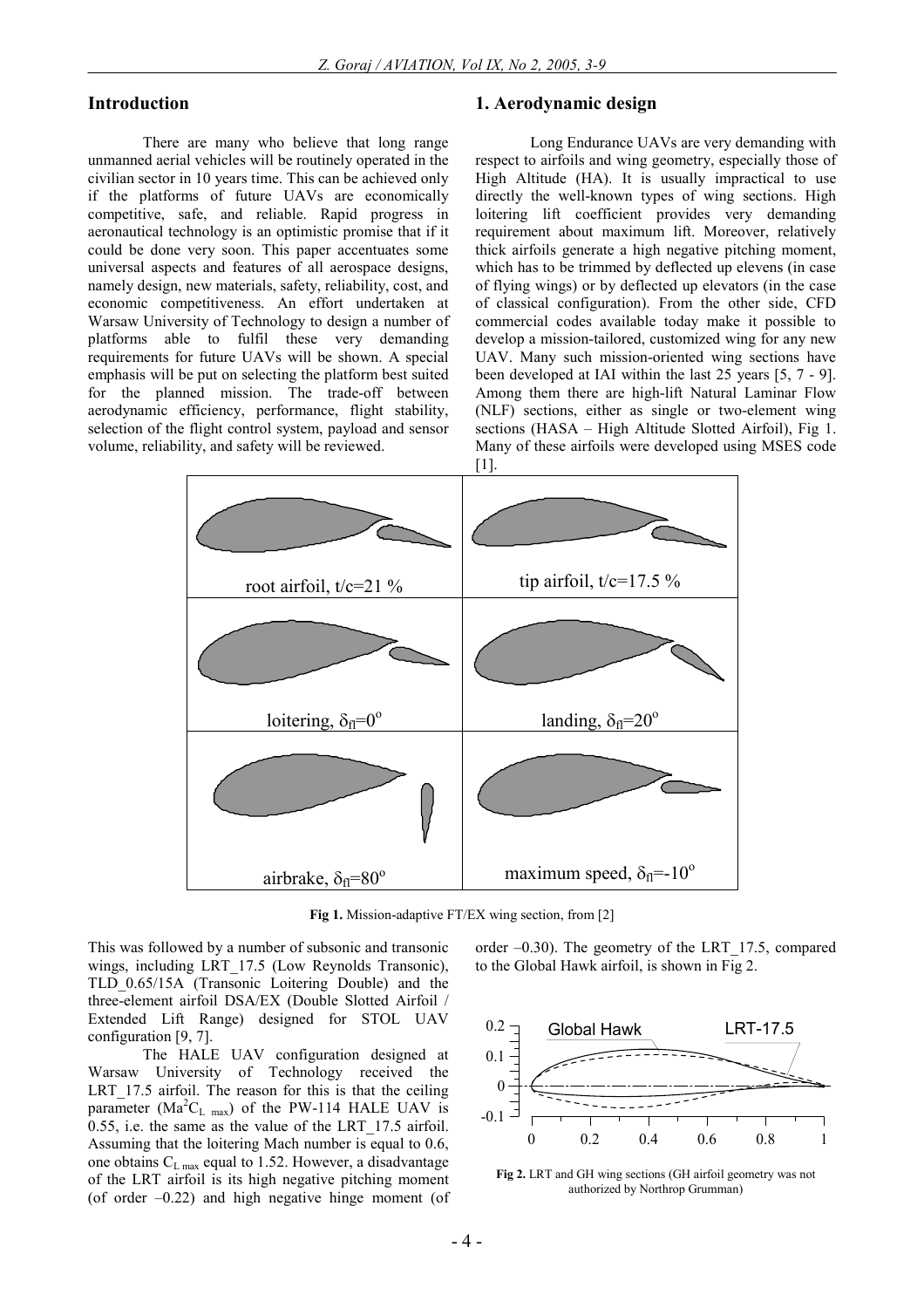

**Fig 3.** Selected parameters computed for LRT and GH airfoils using MSES code [6]. Re=1.5E6, Ma=0.6

A new UAV design process will be shortly discussed based on experience gained during the development of  $PW-114 - a$  HALE class UAV (Fig 4-5) [4, 3, 2]. Configuration called as the PW-111 was assumed as a starting point. It was a Canard configuration, selected for its high longitudinal manoeuvrability. A vertical stabilizer was located under the rear part of the centre wing. However, it appeared that such a configuration is also heavily unstable in pitch [4]. To improve longitudinal dynamic stability, the configuration of PW-111 was redesigned and a new configuration called PW-112 was designed. The main difference between PW-111 and PW-112 was due to shifting the Canard backward. However, a numerical stability analysis showed that PW-112 was still unstable. A corresponding theoretical analysis was performed and its main results are presented in Fig 6. This figure shows that independently on the canard area  $S_C$  and its lift curve-slope  $a_1$  the natural longitudinal stability can be attained when the dimensionless arm  $L_H/c_a$  is negative, i.e. when the canard is replaced with a classical tail plane. This result is consistent with a traditional way to improve a longitudinal instability – stability can be improved either by shifting the centre of gravity forward or by using a fly-by-wire system able to deliver an artificial longitudinal stability. However, in the case of PW-111, both these remedies could not be used. The first solution was not applicable because the nose part of the fuselage had to be used as a container for the main sensors and the communication suite: SAR, FLIR and SATCOM. Artificial stability also could not be accepted because of

its cost – a preliminary assumption was that airplane would be as cheap as possible.



**Fig 4**. PW-111 as a starting point to new HALE UAV [4]



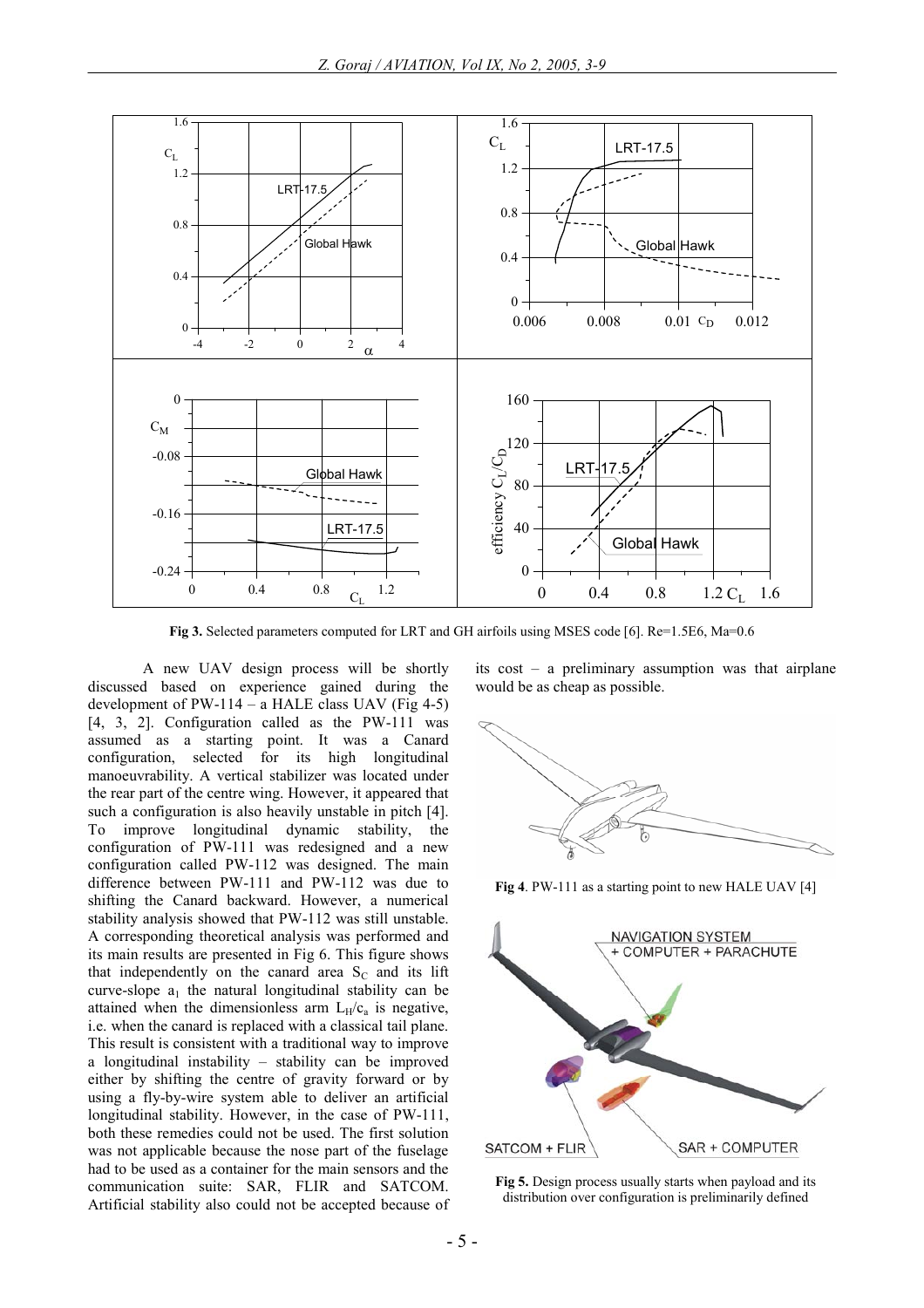

**Fig 6.** Influence of the Canard parameters on the HALE PW-111 longitudinal stability

The next step in the design process of the HALE UAV was a configuration called PW-113. This was a Blended-Wing-Body (BWB) configuration, for which the longitudinal trim was attained by symmetrical deflection of wing tip elevens (combination of elevators and ailerons). The main differences between the PW-112 and PW-113 configurations include:

 $\triangleright$  Increasing wing span

Increasing wingspan is the consequence of decreasing wing loading and the required lift coefficient. The lift coefficient required for the high altitude flight at Ma=0.6 was decreased from 1.4 to 0.9. To have the same aspect ratio the span was increased from 24 m to 28 m. The taper ratio was increased from  $\lambda=0.5/1.973=0.25$  to  $\lambda$ =0.7/1,973=0,35. Increasing both the taper ratio and the tip chord was necessary because elevens, not by canard, now perform the longitudinal control.

 $\triangleright$  Changing the shape of the body

The shape of the body was changed to have the pressure distribution, which is able to reduce the overall negative pitching moment. Shifting up the reward part of the fuselage did it. At the same time, the shortening the front part of the fuselage resulted in improving lateral static and dynamic stability.

 $\triangleright$  Increasing the vertical stabilizer

Increasing the vertical stabilizer was necessary to improve lateral static and dynamic stability.

 $\triangleright$  Longitudinal and lateral control

Because PW113 is a pure Blended Wing, all control functions are performed by surfaces placed on the wing. Control surfaces are located along the wingspan in main three zones: (1) trim flaps; (2) air brakes; and (3) elevens.

(1) Trim flaps

This surface is intended to change pressure distribution versus span. The intention is to increase lift over the inboard part of the wing, to decrease lift over the outboard part of lift, and decrease the bending moment as fuel weight decreases.

(2) Airbrakes

Airbrakes are used to control the aircraft laterally. Flap is divided and can be deflected either jointly (up or down) as classical flap or trimmer or separately (up and down) as airbrake.

(3) Elevens

With respect to design and function the elevens are similar to trim flaps. They can be deflected either in the same direction on left and right wing (up or down) as classical elevator, or differentially (up and down or down and up) as classical ailerons.

### **2. Configuration Layout**

There is a difference between low and medium altitude unmanned flights from one side, and high altitude flights from the other sides. Propeller propulsion systems are the best choice at low and medium altitudes, whereas turbofan engines of modest bypass ratio with acceptable thrust loss are preferred choice at high altitudes. In both cases, the nose of the fuselage usually houses a variety of different sensors and a typical design process starts from the nose equipment bays. Sometimes such equipment is desirable to be quickly exchanged, so a modular configuration is a natural choice. Today SATCOM seems to be a standard communication suite for HALE configuration, whereas it could be an option for the MALE configuration (most MALEs still have LOS antennas as the only communication solution). In the MALE class, one can observe a two-beam layout, empennage located behind straight wing, and pushing propeller as a dominating configuration. The reason for this is explained in Fig 7.



**Fig 7.** Selected number of MALE layouts – from typical general aviation  $(A)$  to two-beam UAV with pushing propeller  $(F)$ ; Configurations B, C, D, E, F have an small auxiliary engine with pulling propeller, which does not restrict view of sensors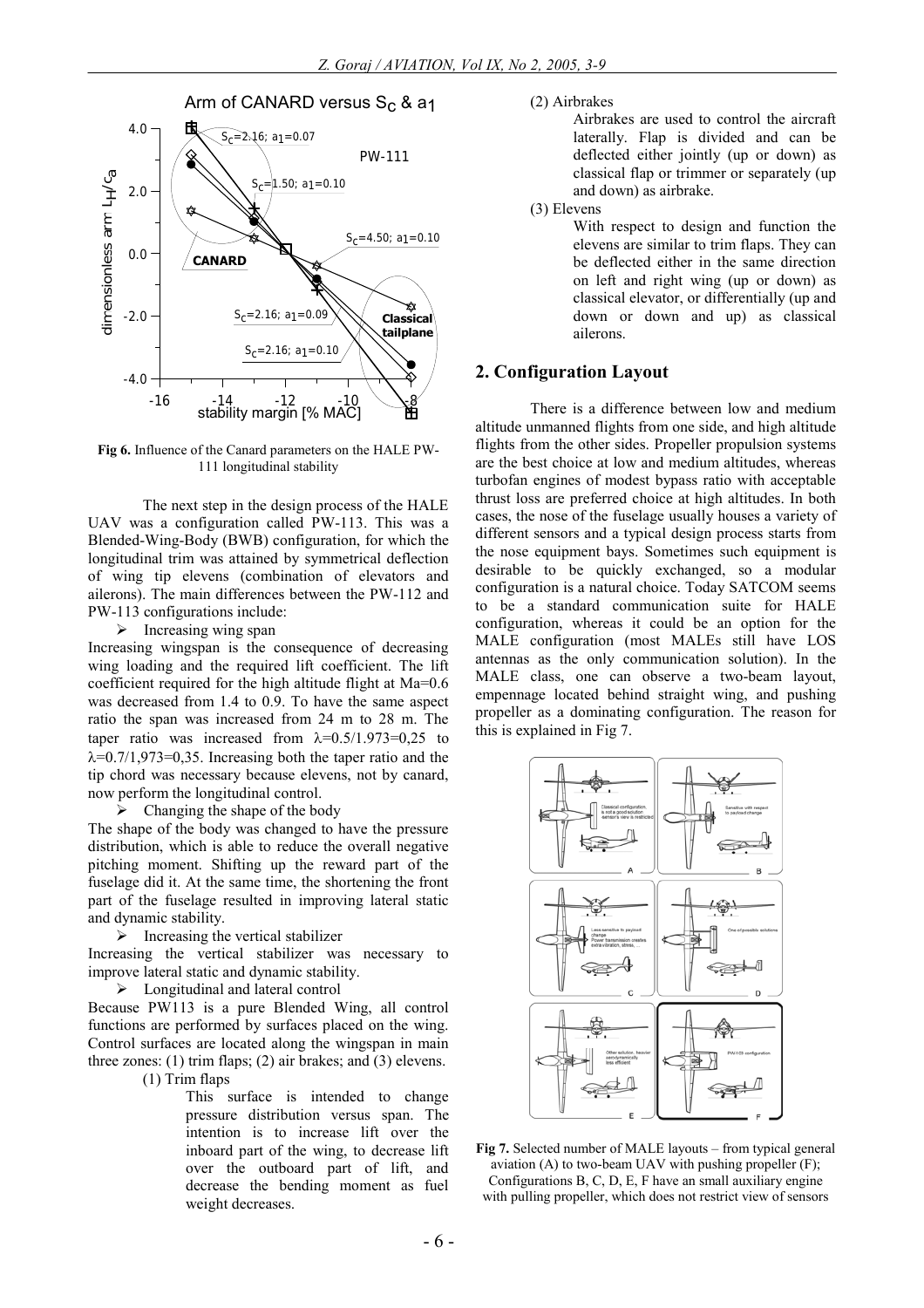The twin-boom, pushing main power unit selected for MALE configuration offers high mission flexibility (payload can be quickly and easy exchanged without extensive influence on stability and manoeuvrability). Emergency power also increases the safety level (in an emergency due to main engine failure, the auxiliary power unit is activated and the aircraft is able to return home safely). It is an additional cheap, low weight of order 15 kg, multi-fuel engine, often used by flying targets as the main power unit (for example model AR 731 of 38 hp and 7800 rpm), preferably a rotary piston engine. Two-blade, feathered propeller in tractor configuration is placed at the nose of fuselage. Wing loading was chosen in order to have good endurance, rate of climb short take-off and to be relatively insensitive to gust. A diesel engine and five blade propeller was selected because of very low SFC (8.8 l/h @ 0.4 PNOM  $& 18.5$  l/h  $& (0.6$  PNOM). The silhouette of the airplane results from the placement of antennas, SAR, FLIR, etc. and their undisturbed fields of vision. The light structure weight was obtained by using honeycomb sandwich and graphite rowing. All on-board safety related systems are doubled or three-fold redundant.

#### **3. Engine Suspension**

Turbofan engines, prepared to be attached to airplane structures using a number of screws, usually power HALE UAVs. For FJ-44, four screws attach to each of two settings, Fig 8. Adjustment of engine attitude can be performed using the so-called adjusting nuts (Fig 9, 10). Maximum amplitude of horizontal shift (measured at the plane of clamping ring, Fig 9, 10) is equal to 34 mm and corresponds to engine angular rotation (in the horizontal plane) equal to  $3.8^\circ$ . Maximum amplitude of vertical shift (measured at the plane of the clamping ring, Fig 9) is equal to 53 mm and corresponds to engine angular rotation (in the vertical plane) equal to  $5.9^\circ$ . Engine suspended over aircraft structure excites vibration, usually at the frequencies corresponding to shaft rotation (for FJ-44, the shaft angular velocity is equal to 12,500 rpm). An elastic tube shell (pointed at with an arrow at left part of Fig 9) damps vibration. To analyze the state of displacement, strain, and stress and to compute the natural vibration in various structural components of complicated geometry, the classical finite element method was used. External forces acting on the structure were assumed selecting a type of maneuver and it basing on FAR-23. Fig 11 shows forces acting on the engine front seating during a pullout maneuver. Mesh generated over the engine front seating is shown at Fig 12. Modes of vibration computed for adjusting screw using ANSYS system are shown at Fig 13. Such analysis usually includes many different critical cases defined in FAR-23 and has to be performed for all elements of loading structure. Usually it is very laborious task, but it must be done to optimize the aircraft structure and decrease its weight.



**Fig 8.** FJ-44 turbofan engine is suspended to the airframe of PW-114 aircraft in 3 points: each of front seating is joined to a vertical beam (A) through a horizontal pin; clamping ring  $(C)$  is attached to the vertical adjusting nut  $(B)$  [10]



**Fig 9.** Details of suspension system: the front seating (left) is adjusted to engine geometry; the rear-clamping ring (right) can be regulated and shifted both in vertical and horizontal directions [10]



**Fig 10.** Rear clamping ring can be shifted either vertically if both adjusting nuts are moved asymmetrically (a, b) or horizontally if both adjusting nuts are moved symmetrically  $(c, d), [10]$ 



**Fig 11.** Selected forces acting on the engine front seating during pullout maneuver [10]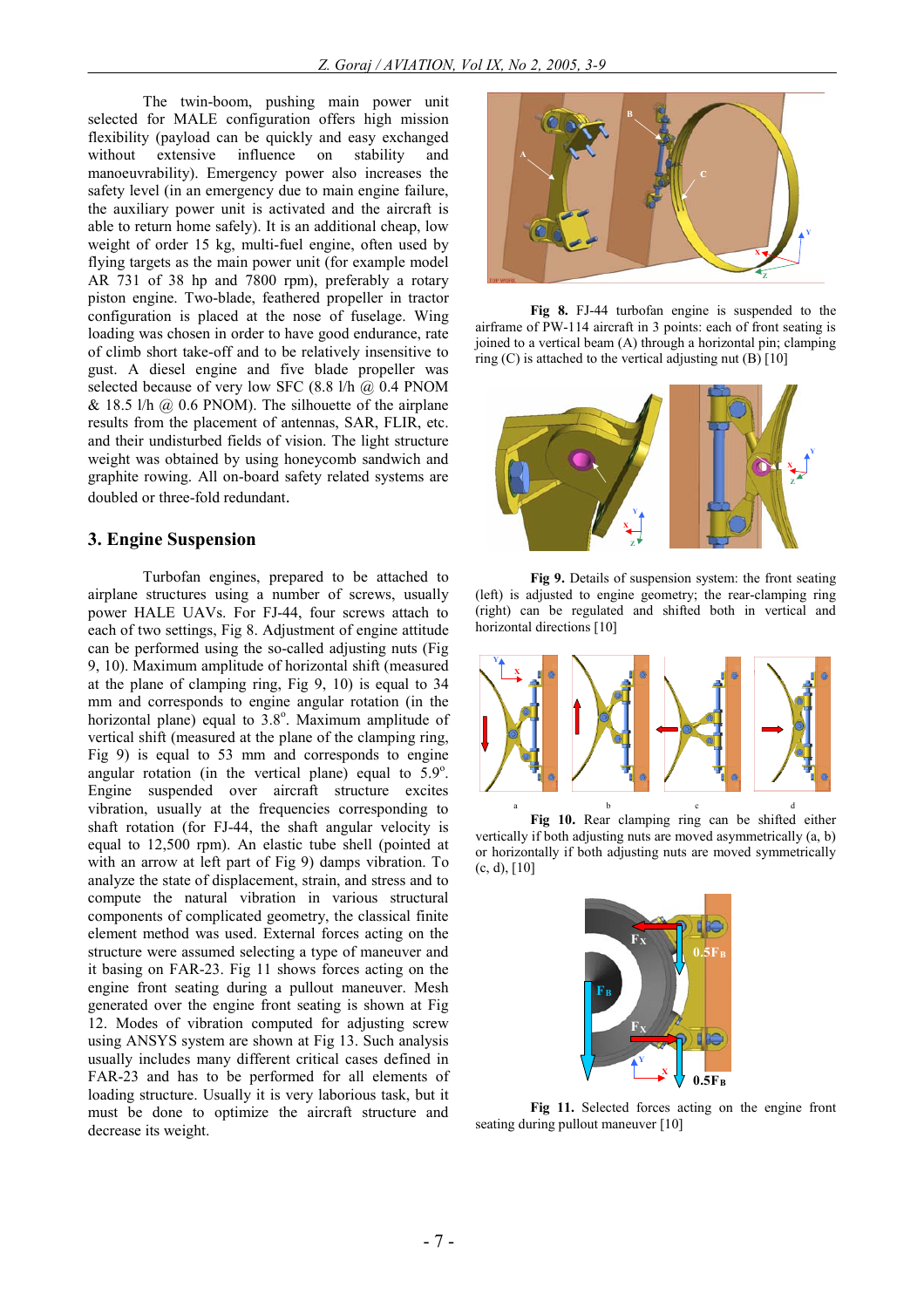

**Fig 12.** Mesh generated over the engine front seating for Finite Element Analysis [10]



**Fig 13.** Modes of vibration computed for adjusting screw using ANSYS system [10

The integration of the diesel engine with the MALE UAV structure is not a trivial task. Only a few certified diesel engines are available on the market, and all of them were designed for the automotive industry. A Centurion 1.7 (the former Thielert Diesel Engine developed by Mercedes) was selected as the main power unit for the PW-103 UAV. It was originally adjusted for asymmetrical three-point suspension to a car's loading structure. This asymmetrical suspension system (Fig 14) causes serious trouble when the engine is to be attached to an aircraft airframe. The Centurion 1.7 engine was attached to the aircraft airframe at five points through a space truss made of steel pipes. The arrangement of the steel pipes is strictly limited by the height of the aircraft fuselage, the engine accessories, and asymmetrically located points of engine attachment. Static and dynamic truss loading, stress, strain, and the frequency of the natural vibration of the engine assembly were computed numerically using ANSYS software based on Finite Elements Methods. The engine body was modeled as a non-elastic (stiff) element of assumed weight and moments of inertia, Fig 15. The static strength of the space truss is sufficient, but eigenfrequencies are relatively low, see Table.



**Fig 14.** Diesel engine (Centurion 1.7) developed by automotive industry and originally adjusted for asymmetrical three-point suspension to car loading structure. This asymmetrical suspension system makes serious troubles when engine is to be attached to an aircraft airframe [6]



**Fig 15.** Diesel engine was attached to the aircraft airframe at five points through a space truss made of steel pipes. Engine body was modeled as non-elastic (stiff) element of assumed weight and moments of inertia [6]